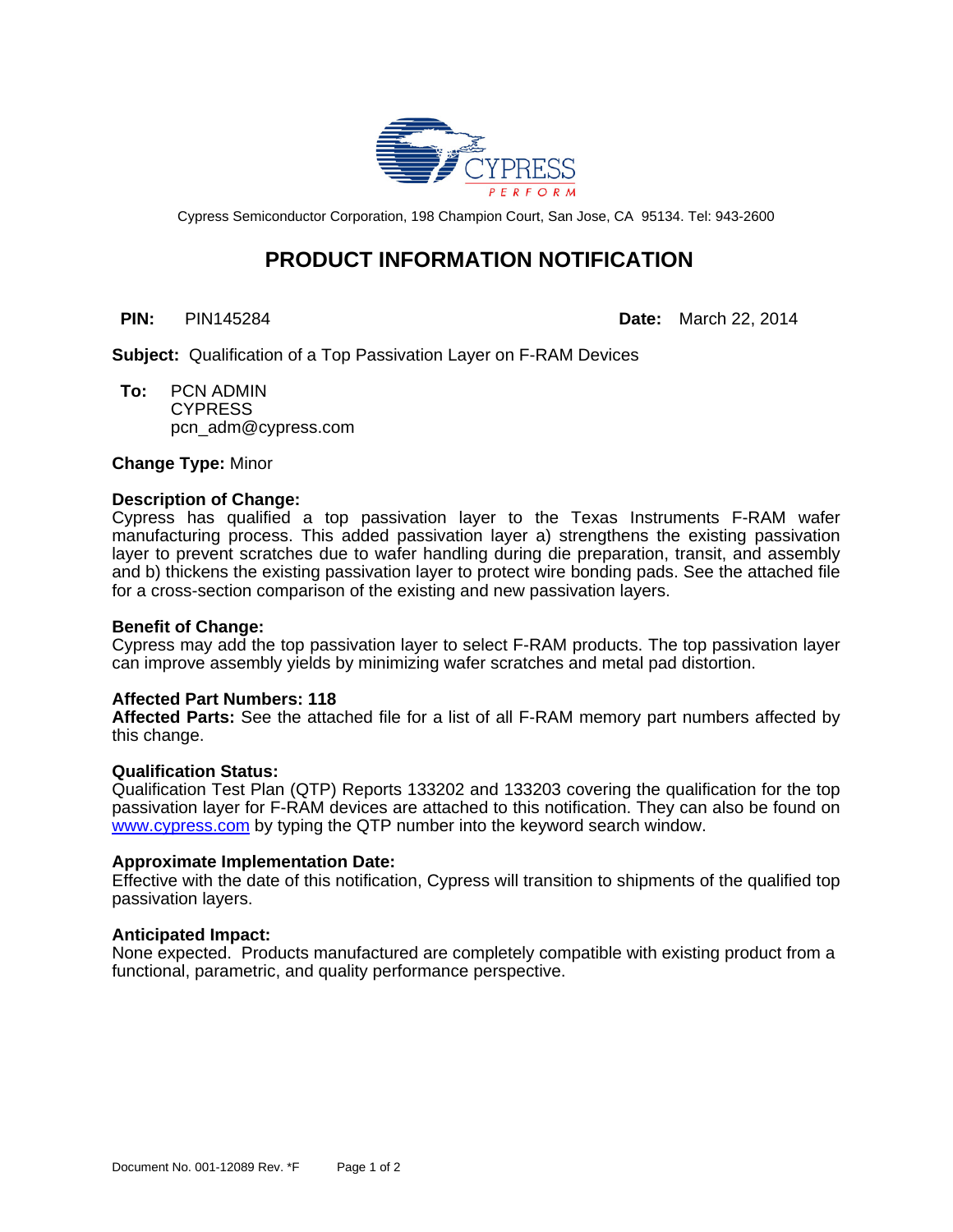# **Method of Identification:**

Cypress maintains traceability of our products to the wafer level, including wafer fabrication location, through the lot number marked on the package.

## **Response Required:**

This is an information only announcement. No response is required.

For additional information regarding this change, contact your local sales representative or contact the PCN Administrator at [pcn\\_adm@cypress.com](mailto:pcn_adm%40cypress.com).

Sincerely,

Cypress PCN Administration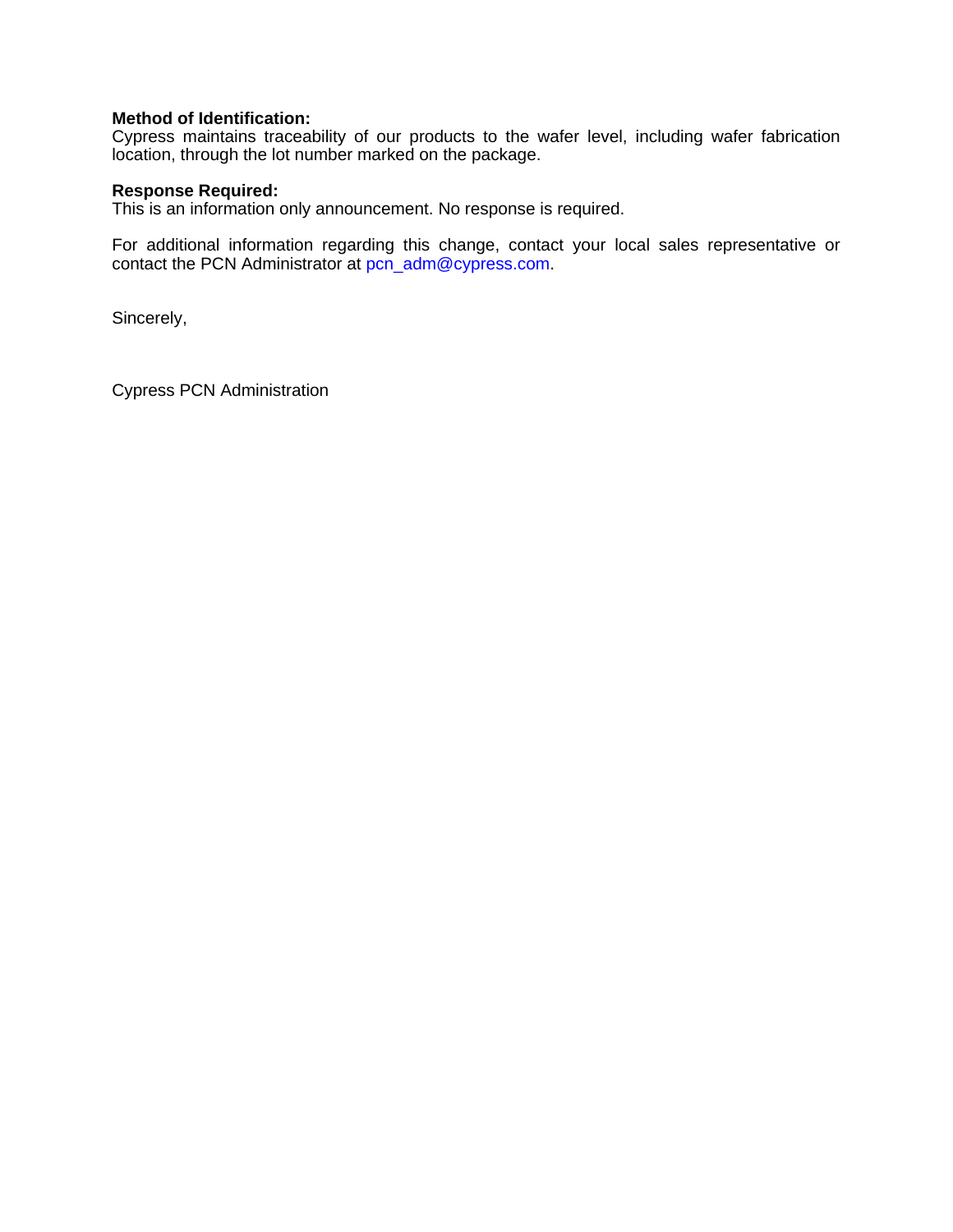| Item           | <b>Marketing Part Number</b> |
|----------------|------------------------------|
| 1              | <b>FM1608B-PG</b>            |
| $\overline{2}$ | <b>FM1608B-SG</b>            |
| 3              | FM1608B-SGTR                 |
| 4              | <b>FM16W08-PG</b>            |
| 5              | FM16W08-SG                   |
| 6              | FM16W08-SGTR                 |
| 7              | <b>FM1808B-PG</b>            |
| 8              | <b>FM1808B-SG</b>            |
| 9              | FM1808B-SGTR                 |
| 10             | FM18W08-PG                   |
| 11             | <b>FM18W08-SG</b>            |
| 12             | FM18W08-SGTR                 |
| 13             | <b>FM24C04B-G</b>            |
| 14             | FM24C04B-G2                  |
| 15             | FM24C04B-G2TR                |
| 16             | FM24C04B-GTR                 |
| 17             | FM24C16B-G                   |
| 18             | FM24C16B-G1                  |
| 19             | FM24C16B-G1TR                |
| 20             | FM24C16B-GTR                 |
| 21             | <b>FM24C64B-G</b>            |
| 22             | FM24C64B-GTR                 |
| 23             | FM24CL04B-G                  |
| 24             | FM24CL04B-GTR                |
| 25             | FM24CL16B-DG                 |
| 26             | FM24CL16B-DGTR               |
| 27             | FM24CL16B-G                  |
| 28             | FM24CL16B-GTR                |
| 29             | FM24CL64B-DG                 |
| 30             | FM24CL64B-DGTR               |
| 31             | FM24CL64B-G                  |
| 32             | FM24CL64B-GA                 |
| 33             | FM24CL64B-GATR               |
| 34             | FM24CL64B-GTR                |
| 35             | <b>FM24V01-G</b>             |
| 36             | FM24V01-GTR                  |
| 37             | FM24V02-G                    |
| 38             | <b>FM24V02-GTR</b>           |
| 39             | <b>FM24V02-PG</b>            |
| 40             | FM24W256-EG                  |
| 41<br>42       | FM24W256-EGTR<br>FM24W256-G  |
| 43             | FM24W256-GTR                 |
| 44             | FM25040B-G                   |
| 45             | FM25040B-GA                  |
|                |                              |
| 46             | FM25040B-GA1                 |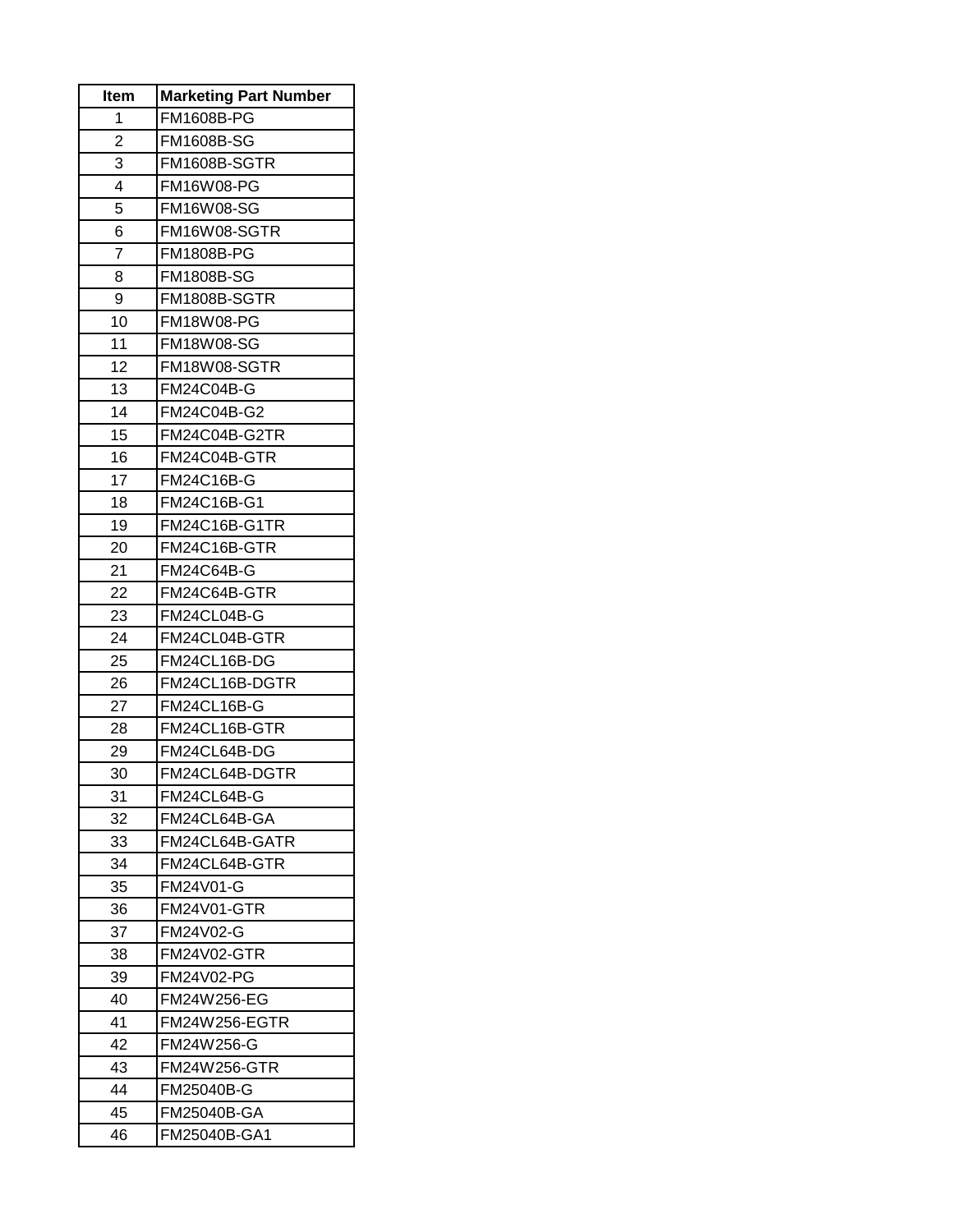| 47 | FM25040B-GA1TR       |
|----|----------------------|
| 48 | FM25040B-GATR        |
| 49 | <b>FM25040B-GTR</b>  |
| 50 | FM25640B-G           |
| 51 | FM25640B-G2          |
| 52 | FM25640B-G2TR        |
| 53 | FM25640B-GA          |
| 54 | FM25640B-GATR        |
| 55 | <b>FM25640B-GTR</b>  |
| 56 | FM25C160B-G          |
| 57 | FM25C160B-G5         |
| 58 | FM25C160B-G5TR       |
| 59 | FM25C160B-GA         |
| 60 | FM25C160B-GA1        |
| 61 | FM25C160B-GA1TR      |
| 62 | FM25C160B-GATR       |
| 63 | <b>FM25C160B-GTR</b> |
| 64 | FM25CL64B-DG         |
| 65 | FM25CL64B-DGTR       |
| 66 | FM25CL64B-G          |
| 67 | FM25CL64B-G2         |
| 68 | <b>FM25CL64B-G5</b>  |
| 69 | FM25CL64B-G5TR       |
| 70 | FM25CL64B-GA         |
| 71 | FM25CL64B-GATR       |
| 72 | FM25CL64B-GTR        |
| 73 | FM25L04B-DG          |
| 74 | FM25L04B-DGTR        |
| 75 | <b>FM25L04B-G</b>    |
| 76 | FM25L04B-GA          |
| 77 | <b>FM25L04B-GA4</b>  |
| 78 | FM25L04B-GA4TR       |
| 79 | FM25L04B-GATR        |
| 80 | FM25L04B-GTR         |
| 81 | FM25L16B-DG          |
| 82 | FM25L16B-DGTR        |
| 83 | FM25L16B-G           |
| 84 | FM25L16B-G3          |
| 85 | <b>FM25L16B-G3TR</b> |
| 86 | FM25L16B-GTR         |
| 87 | FM25V01-G            |
| 88 | FM25V01-GTR          |
| 89 | FM25V02-DG           |
| 90 | FM25V02-DGTR         |
| 91 | <b>FM25V02-G</b>     |
| 92 | <b>FM25V02-G1TR</b>  |
| 93 | FM25V02-GTR          |